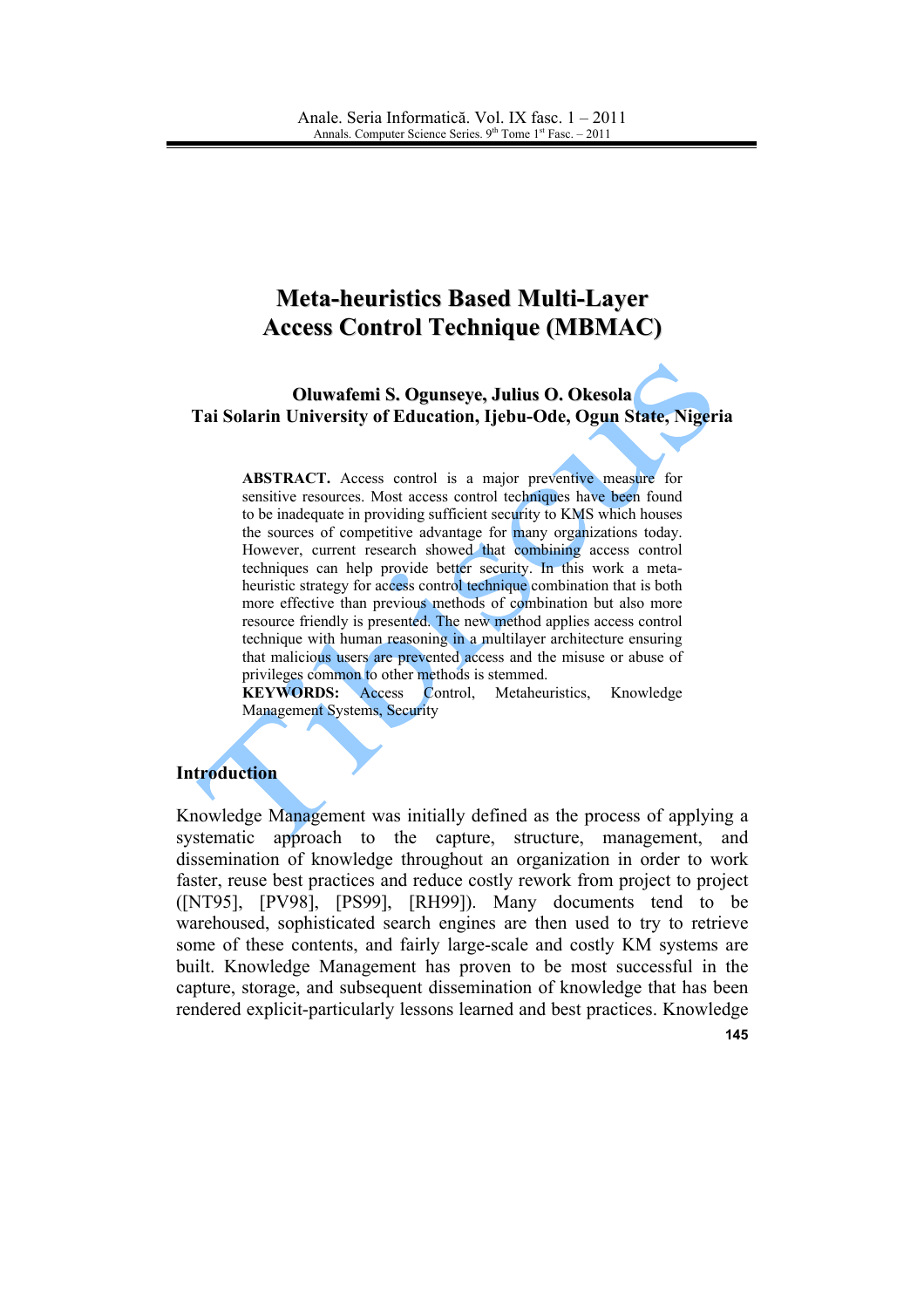Management (KM) entails the capturing of knowledge from past decision making for application to current decision making with the express purpose of improving organizational performance ([Jen05]) and has been recognized as a critical management strategy in generating competitive advantage for the organization ([Gra96]). Knowledge has become increasingly more valuable than the more traditional physical or tangible assets.

KM's importance has increased in intensity because of the Globalization of businesses which has encouraged multicultural, multilingual and multisite companies. A second reason for this increased intensity is the speed of today's business world, people have to do more and do it faster to keep up, this forces down the time to learn and has put more pressure on KM. Organizations now realize that labour can be very mobile and a need to preserve the knowledge of good labour for continued performance is essential. And lastly the advances in technology have encouraged dependence on IT for solution to many business problems.

These needs have propelled the wide spread adoption of KM and major development of KMS in organizations of the world. This rise in online knowledge is gradually increasing the likelihood of KM unauthorized access and abuse by both employees and outsiders. Anything of value must be protected and since knowledge is fast becoming one of the most valued asset and a major source of competitive edge within an enterprise, its security is essential. Since knowledge is not needed by everyone, Knowledge management activities should be carried out in such a way that the right knowledge becomes available to only the right person at only the right time. This is a task that can be tackled by a sufficiently adequate Access Control Technique.

## 1. State of the art & related work

Access control is usually the frontline defense for KMSs. They are sometimes categorized as discretionary or non-discretionary. The three most widely recognized models are Discretionary Access Control (DAC), Mandatory Access Control (MAC), and Role Based Access Control (RBAC). MAC and RBAC are both non-discretionary. The focus will be on Non-discretionary access control techniques for this work looking at current and widely used access control methods and their downsides. Some of these are: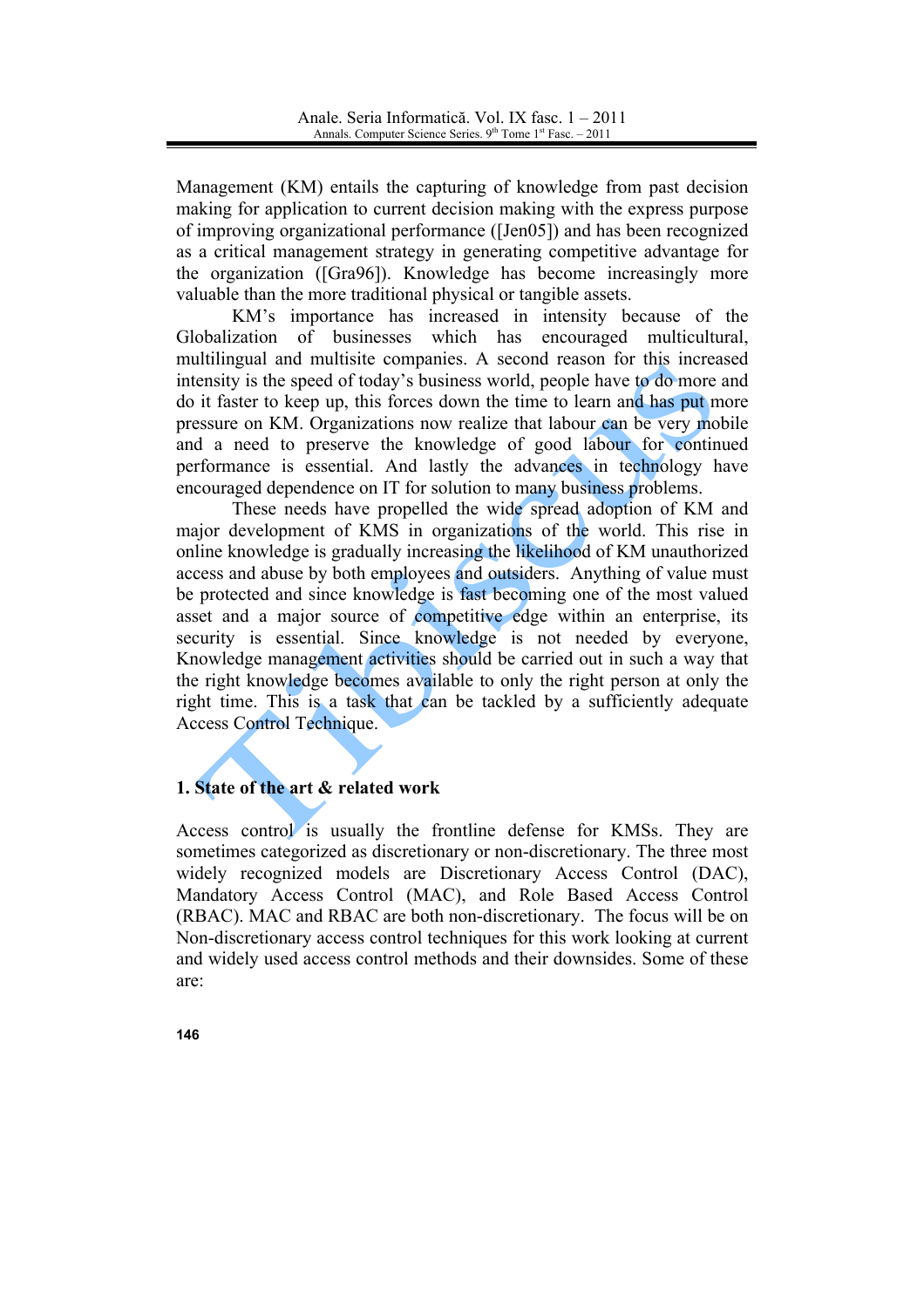- Role-based access control (RBAC) models are receiving increasing attention as a generalized approach to access control [Atl99], [Osb00], [San95], [San97], [San98a]. In an RBAC model, roles represent functions within a given organization. Authorizations are then granted to roles, rather than single users. The authorizations granted to a role are strictly related to the data objects and resources that are needed for exercising the functions associated with the role. Because of its relevance, RBAC has been widely investigated [Atl99], [Osb00], [San95], [San97], [San98a]. However, even though RBAC has reached a good maturity level, there are still significant application requirements not addressed by current RBAC models. One such requirement is related to the roles' temporal dimension. In many organizations, functions may have limited or periodic temporal duration such as part-time or temporary functions. To cope with these requirements, [BBF01] proposed Temporal-RBAC (TRBAC), an extension of RBAC models that supports temporal constraints on the enabling/disabling of roles. TRBAC supports periodic role enabling and disabling, and temporal dependencies among such actions. As organizations merge, globalize or grow, managing roles become cumbersome creating loopholes for security breaches and misuse. Role engineering is a major problem. It is however still the most used and most secure Access control technique, the major downside is its susceptibility to abuse of privileges.
- Lattice-based access control models were described in [McC00] and [PP03]. In Lattice-based models, subjects and objects are assigned security labels from a partially ordered universe, which is a lattice. Nowadays, lattice-based access control is not widely used because the practical implementation is difficult as the size of the security lattice increases (OKE09].
- Perimeter-Based access Control was proposed by Scott-Chapman ([Sco06]), in his thesis he modeled a perimeter based communitycentric, access control system that makes use of an access control tree to represent privileges. The tree is rendered in such a way that the location based relationships of the objects in their respective security perimeters are preserved. Objects are represented by nodes and access operations are represented by branches. The access control tree is able to dynamically determine capability by consolidating security information from external data sources,
	- 147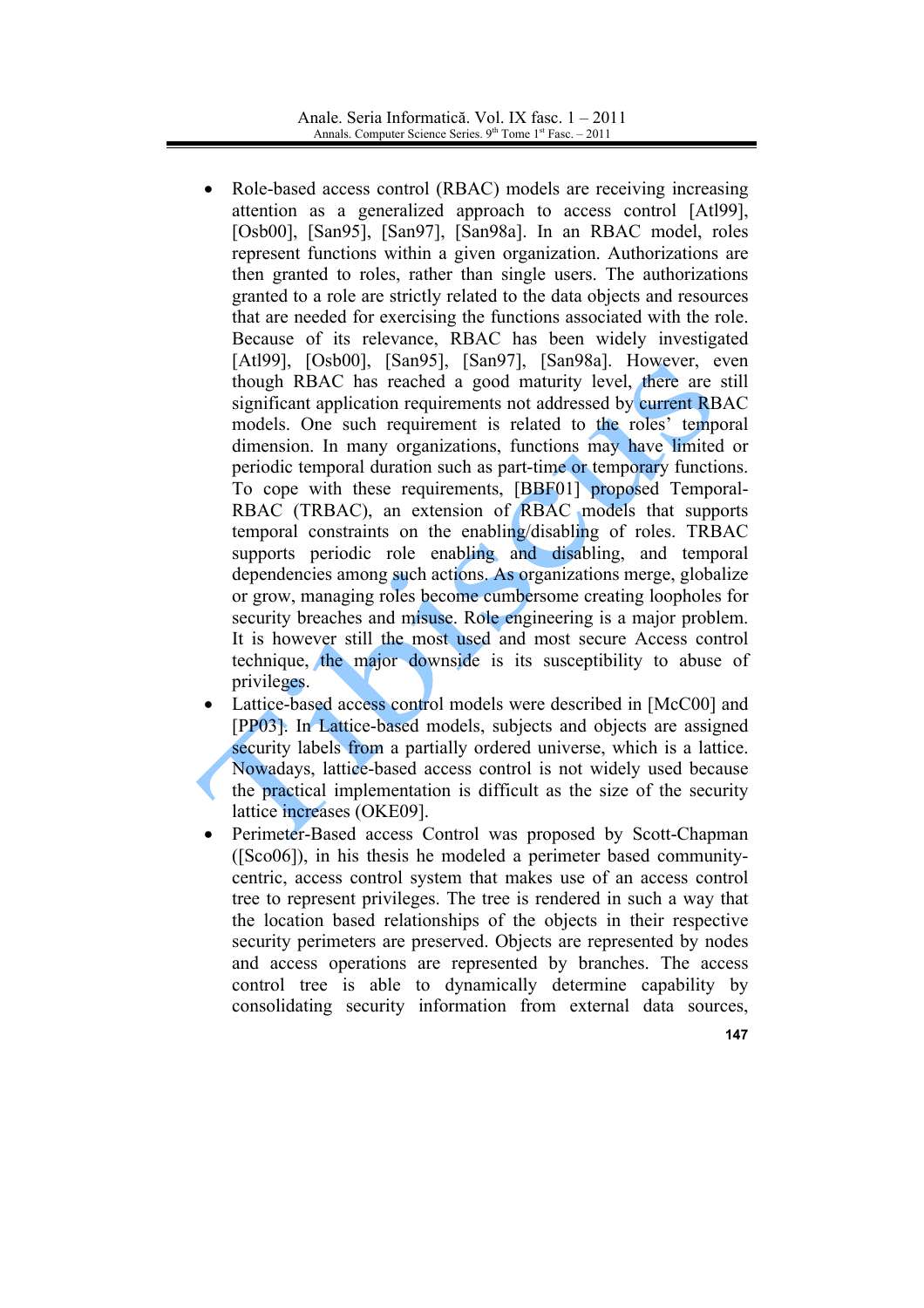software agents, and location based sensors. The strategies he described focused on physical access control.

- Two Level Access Control was proposed by Menzel ([MWM07]), the idea is a Two Level Access Control (2LAC) architecture for cross organizational federated service composition independent from local access control models. The aim is to prevent information leakage but focuses on composite web service frameworks categorizing existing SOA security frameworks and their capabilities to support cross-organizational federated composite services. It does not really focus on strengthening the core information server as against the ability to securely share information in distributed environments.
- Component-Based Access Control by Sodiya and Onashoga in 2009 suggested an access control scheme that adopts the techniques of Role-Based Access Control (RBAC), Purpose-Based Access Control (PBAC), Time-Based Access Control (TBAC) and History-Based Access Control (HBAC) as components to form an integrated Components-based Access Control Architecture (CACA). This combination of access control techniques provided a very impressive level of security. This technique though strong is inadequate for a KMS because the components do not provide a sufficiently accurate judge of access rights and ends up putting up many false positives denying access to legitimate users of the system. Take a case where a legitimate user urgently needs a knowledge resource at an odd time (relative) and that resource has not been accessed before. It implies that he scores zero  $(0)$  in both instances. His total score using Sodiya and Onosoga's formula is therefore 1/3 which denies him access to the resource. The model is not suitable for a global KMS where users are dispersed across varied locations and time. The system also scores zero to users requesting knowledge that has never been accessed. Since knowledge is generated regularly, it implies that even old users accessing knowledge that was just uploaded by another user or administrator gets penalized and could even be denied access. The method is also resource intensive as the user must be tested on all the components before access is granted or denied. The system is not intelligent.

The real strength of the system was considered to be its use of more than one access control technique and its weakness as the strategy used in combination.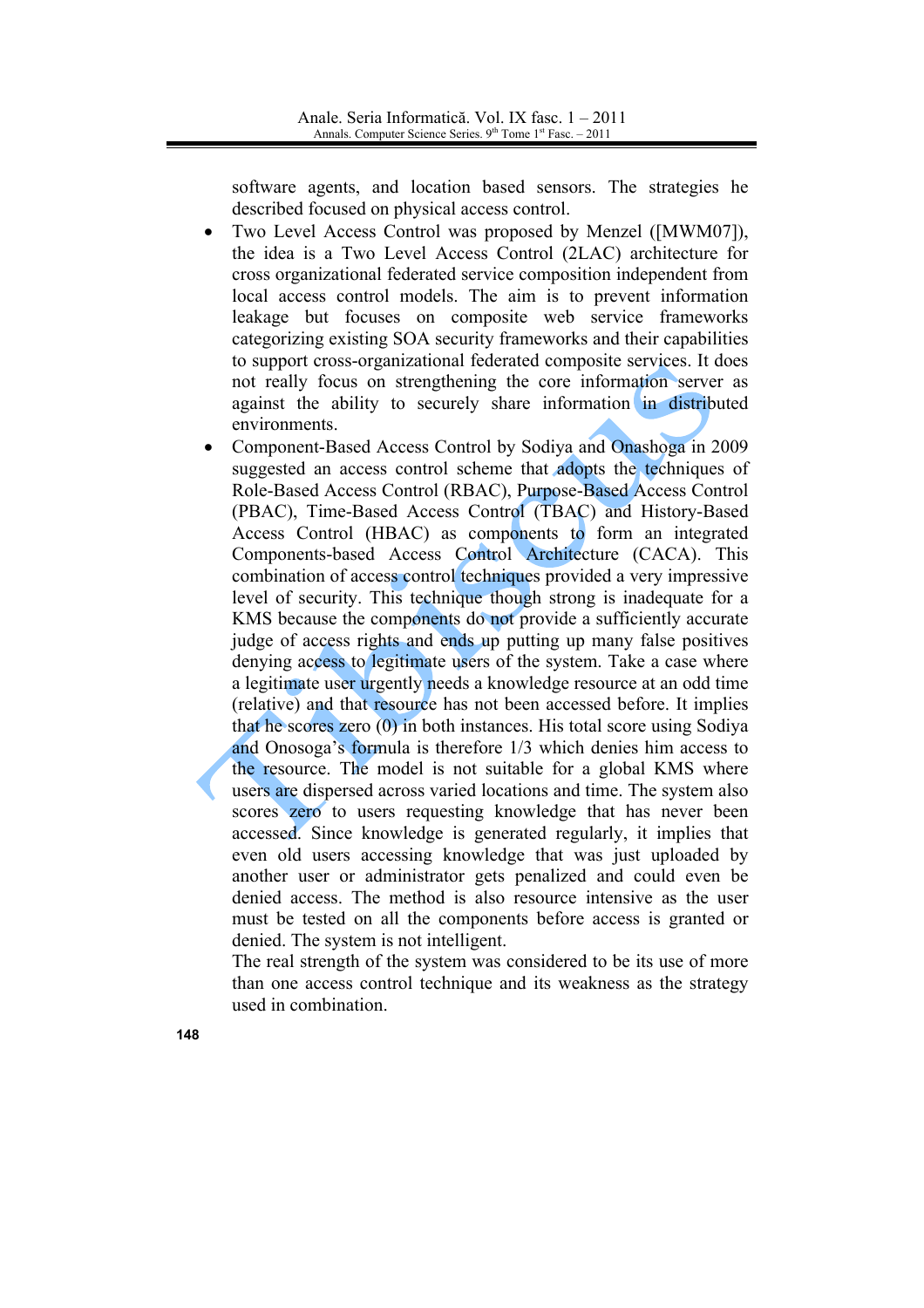## 2. The proposed model

From the CACA, we see the strength in combination of access control techniques; we see that proper combination of access control techniques can provide a synergy of strength for access control techniques. However the combination strategy was considered as the cause of the unsuitability of the model for use in KMS. A proper synergy of access control techniques cannot be achieved by a scoring system as used in Sodiya & Onasoga ([SO09]), as this method is too rigid. The application of heuristics is proposed to suitably combine different technique in ways that will save resources and also be more effective.

### 2.1. Design method

The Access control technique will comprise of layers of other access control techniques working together to ensure competence.



Figure 1. The Meta-heuristic coordination process for the KMS

When a user attempts to access the KMS, the first step is to determine their location. Depending how sensitive the system is, if the request is from an outsider and it is against security policy then the access is denied at that layer without having to use more computational resources. However there are several way malicious users use to beat such access control technique, like masquerading.

149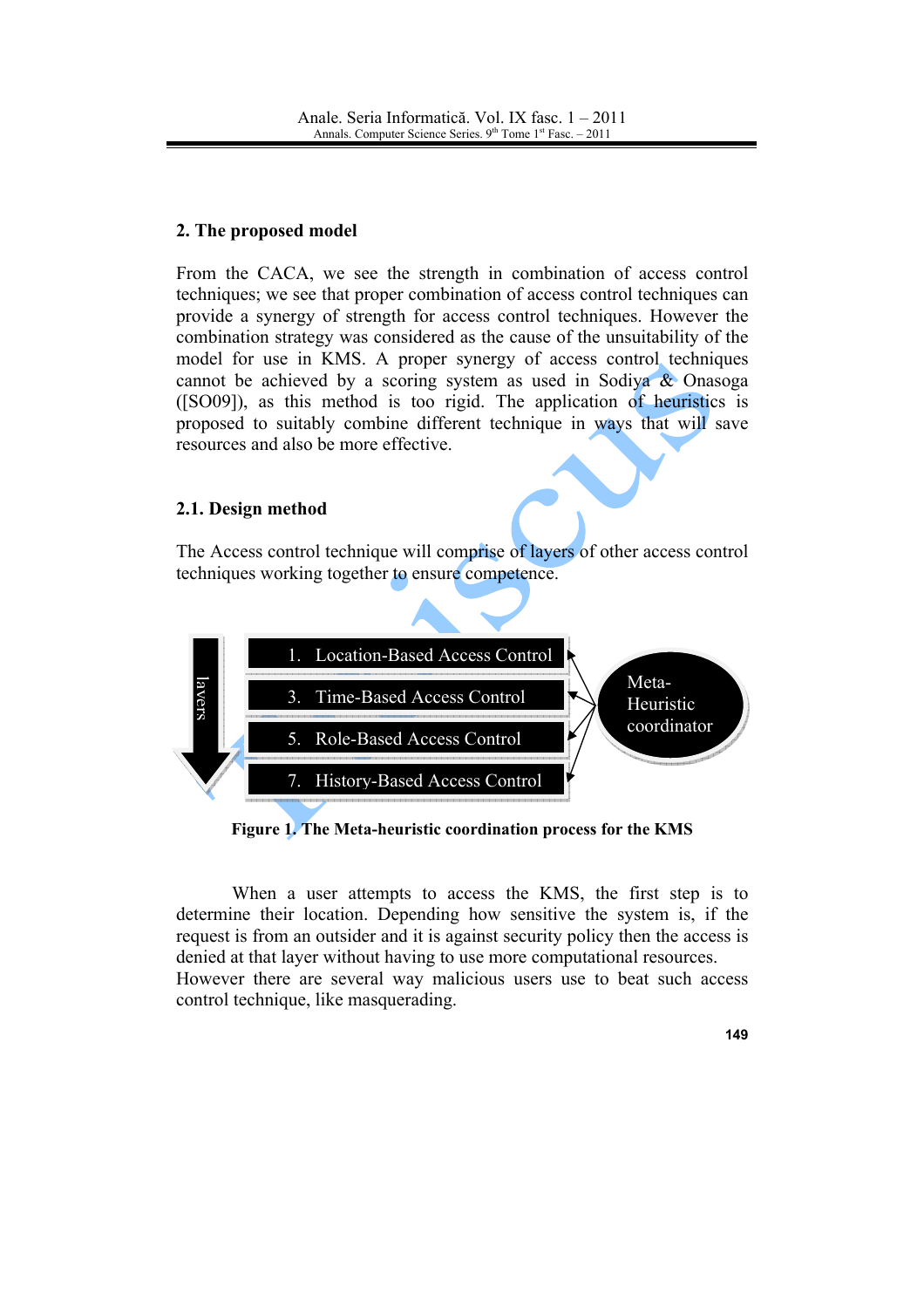In event the user scales through the first layer, they are immediately probed on the second layer. For the second layer the metaheuristics coordination engine test time based on two factors:

i. Subject-Based Restriction (SBR):- This states that a subject must request an object at a particular period of time. It is represented as

Ai:  $(t1..t11)$  --- for single period definition

and Ai:  $(t1..t11, t2..t22...$  tn..tnn) --- for multiple periods definition

where  $(t1..t11, t2..t22...$  tn.tnn) represents periods

ii. Object-Based Restriction (OBR):- This states that a particular operation must be performed on an object at a particular period. It is represented as  $O$ i: (t1..t11) --- for single period definition

and Oi: (t1..t11, t2..t22... tn..tnn) --- for multiple periods definition

The period adapts to locale time differences in zones by using the user's location in a distributed KMS.

When the timing is wrong, access is denied but if right the next layer is employed, RBAC helps define what resources the user can access and privileges they might have as assigned by the system administrator. This is what is mostly used by systems for access control, its main demerit is the abuse of privileges where authorized user can perform privileged actions at wrong times and locations to the detriment of the organization.

In event the user is allowed to access the resource then the usage history of the resource comes into question. This last layer is not designed to debar the user directly but immediately flags the site officer/ system administrator if the resource had not been used before or the frequency is low and a user is the first to request it after a long while of existence.

### 2.1.1. High Points & Possible Low Points of the model

High Point: Through the layers, a synergy is formed among the access control methods. The weaknesses of individual methods/layers are covered by the subsequent layers/methods. The layers therefore stand-in for the security loop-holes of the previous ones. The system reduces resource usage by only employing a layer when it is needed.

Low Point: The model would theoretically tend to delay legitimate users through the multilayer processing. This would however not be obvious in today's mostly high capacity computers. This is therefore not expected to be an issue with current and continuous advancement in computer hardware technology especially the areas of processing power and memory.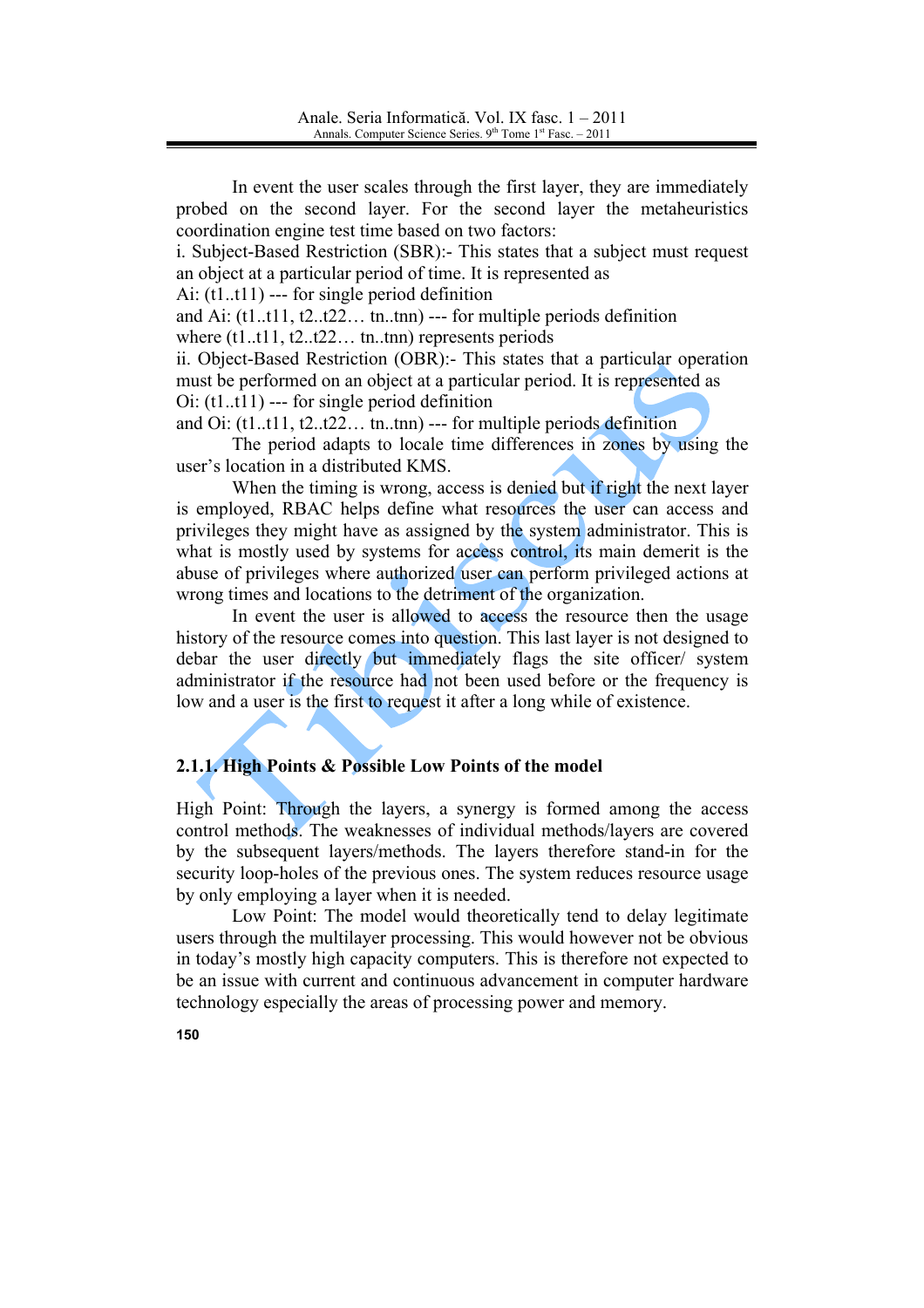#### 3. Model testing

A prototype KMS was with this model of access for a client Audit firm to manage knowledge over its various audit challenges. Presentation Layer was basic MXML, on an Adobe Air environment, designed with Flex. The Logic Layer was with PHP and the Data layer was with Oracle 11g.

The Access Control module was however made to be a consumed as a service i.e. it was enveloped in its own class library and the methods exposed through web services.

By consuming the access control techniques as a service we are able to choose which access control method to employ per time just for the sake of testing. Hence, the CACA, RBAC and MBMAC where options for our application and we could choose the access control method t employ.

We carried out a usability test on the system after allowing it to run for three months with the Audit firm while other phases of deployment and customization were going on. The results confirm that MBMAC effectively controlled 98.2% of Access control issues on KMS, and all the loopholes created by RBAC and CACA where addressed. The system outperformed the CACA and RBAC and with a little fine-tuning of our model, we should accomplish 100%.

The system was also very easy to use as the access control MBMAC was abstracted. The user does not know the method off access control being employed as the interfaces where similar to the ones they are use to.

## Conclusion

The security of knowledge resources is paramount for any wise organization. Adopting the right access control technique can go a long way in saving KM stakeholders a lot of stress and provide a high degree of security against malicious users regardless of whether they are internal or external to the organization. RBAC is one of the most prominent access control methods applied in systems today. This work and other previous work show its downside and shortcomings. The CACA model showed the advantage of combining access control techniques to cover for the shortcomings of individual access control techniques and form a stronger access control technique altogether. CACA's success is however short-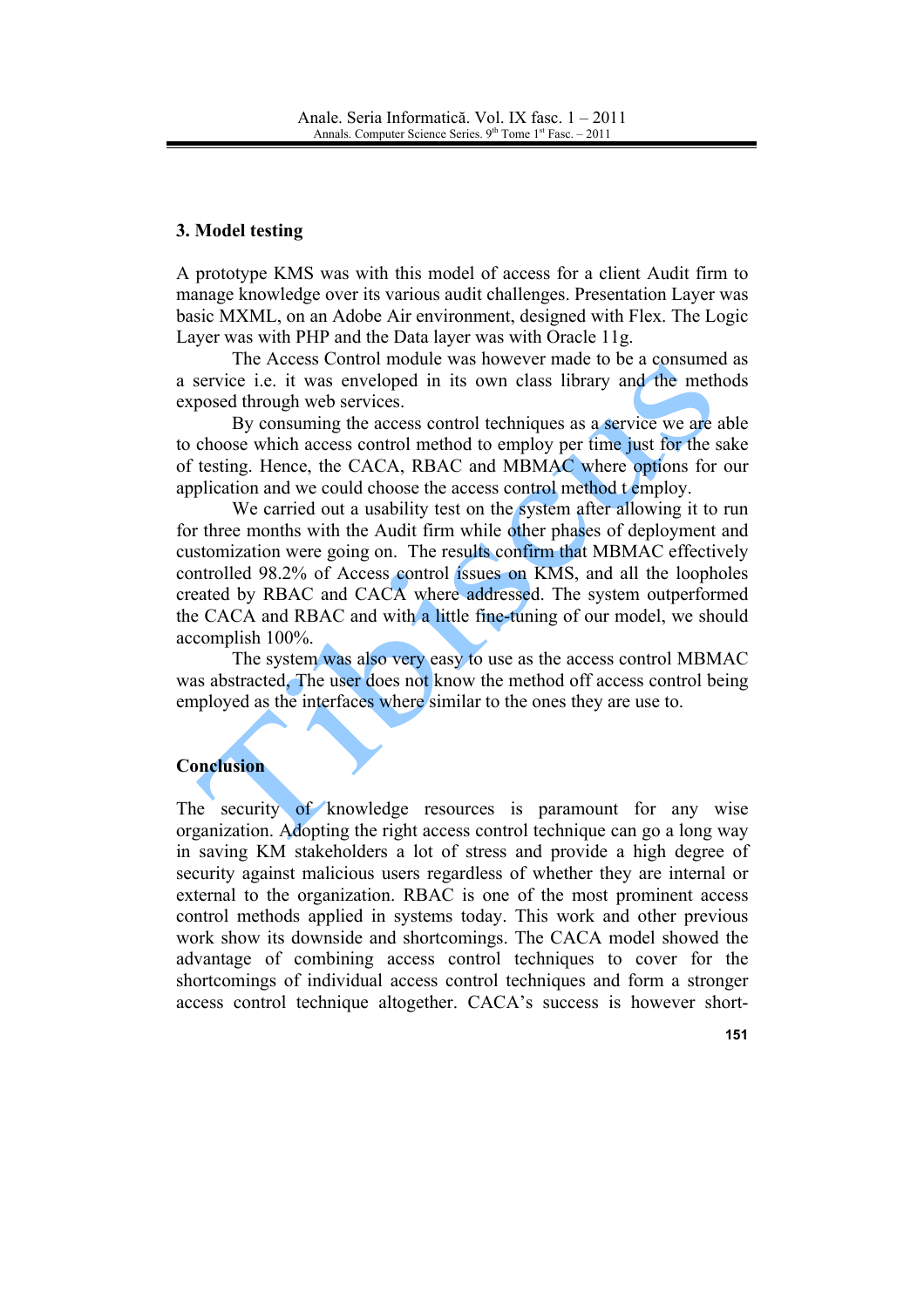circuited by the blind side of its methodology-a scoring system. In this work, Instead of the rigid scoring system of CACA we apply a human based thinking and problem solving algorithm-heuristics, to combine the access control techniques. The result is a better Access control model that is more resource friendly and accurate than the CACA model providing the strengths of the CACA without the weaknesses of the CACA.

#### **References**

- $[At199]$ V. Atluri (ED.) - Proceedings of the Fourth ACM Workshop on Role-Based Access Control (Fairfax, Va.). 1999
- [BBF00] E. Bertino, P. A. Bonatti, E. Ferrari - TRBAC: A Temporal Role-based Access Control Model. Proc. of the 5th ACM RBAC Workshop, July 26-28, 2000, Berlin.
- [ $Gra96$ ] available Grant Future  $of$   $KM$ online  $\alpha t$ http://www.igiglobal.com/files/prefaces/IJKM%20preface%203  $(1)$ .pdf 1996
- $[Jen05]$ E. Jennex Murray - Internet Support for Knowledge Management Systems. Encyclopedia of Information Science and Technology (III) 1640-1644 2005
- $[McCO0]$ A. McCue - LloydsTSB to offer smartcard security. Retrieved http://www.vnunet.com/vnunet/news/2118641/lloydstsbfrom offer-smartcard-security 2000
- [MWM07] M. Menzel, C. Wolter, C. Meinel Access control for crossorganisational web service. Journal of Information Assurance and Security, 2. 2007
- **INT951** Ikujiro Nonaka, Hirotaka Takeuchi - The Knowledge-Creating Company: How Japanese Companies Create the Dynamics of Innovation by Oxford University Press, 1995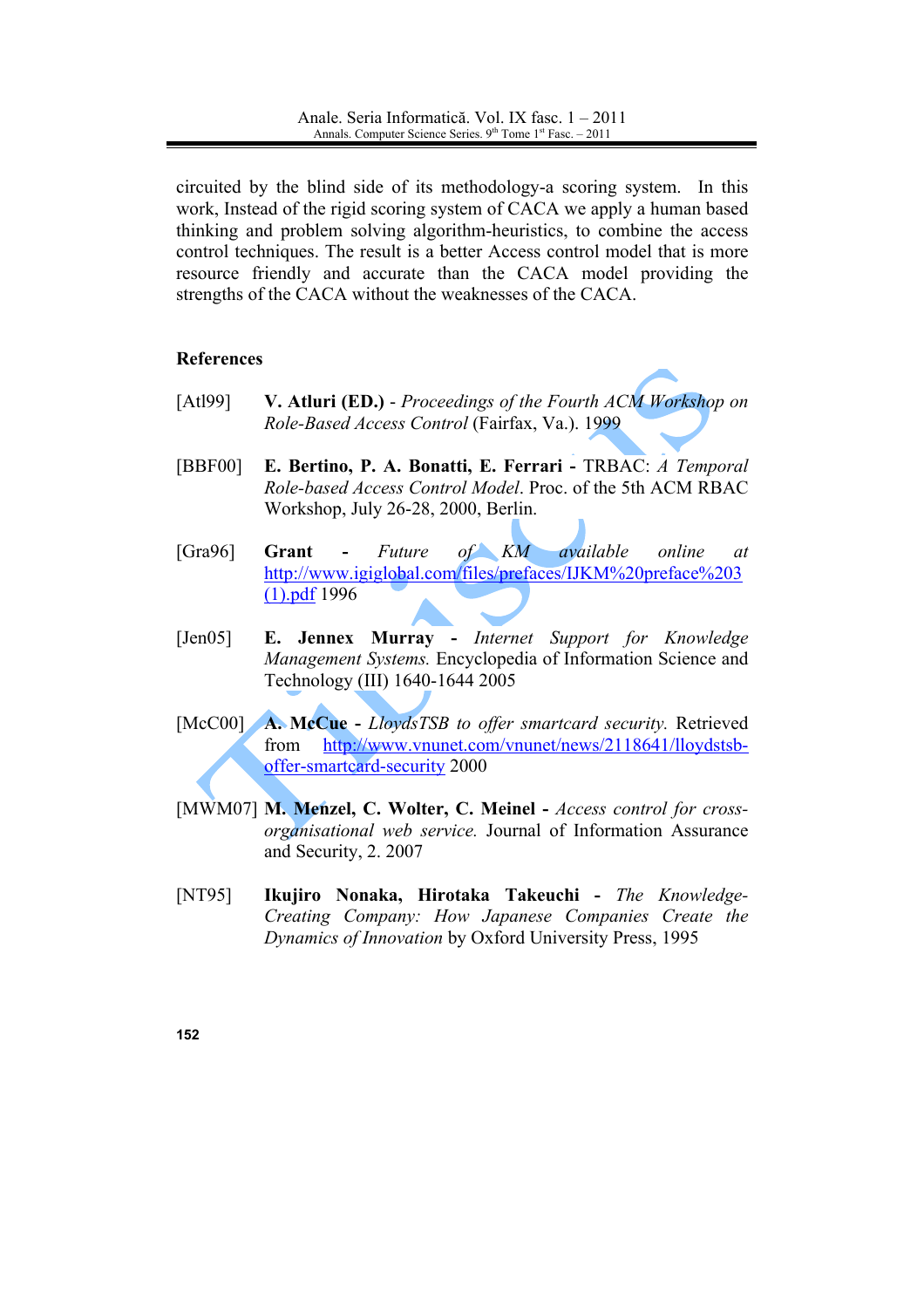- $[OKE09]$ S. Obedkov, D. G. Kourie, J. H. P. Eloff - Building access *control models with attribute exploration.* Elsevier Journal of Computers and Security, 28, 2-7, 2009
- $[Osb00]$ **S. Osborn (ED.)** - Proceedings of the Fifth ACM Workshop on Role-Based Access Control(Berlin). 2000
- $[OSM00]$ S. Osborn, R. Sandhu, Q. Munawer - Configuring role-based access control to enforce mandatory and discretionary access control policies. ACM Trans. Inf. Syst. Sec. 3, 2, 85-106. 2000
- $[PP03]$ P. Pfleeger, S. T. Pfleeger - Security in computing. Prentice Hall. 2003
- **J. Pfeffer, R. I. Sutton Knowing 'What' to do is not enough:** [PS99] turning knowledge into action, Carlifonia Management Review 1999.
- [PV98] **B. Pasternack, A. Visco** - *The centerless corporation*, Simon and Schuster, New York. 1998
- [RH99] R. Ruggles, D. Holtshouse - The Knowledge Advantage. NH-US Capstone US 1999
- $[San91]$ R. Sandhu - Separation of duties in computerized information systems. In DatabaseSecurity IV: Status and Prospects, North Holland, Amsterdam, the Netherlands, 179-189. 1991
- $[San95]$ **R. Sandhu (ED.)** - Proceedings of the First ACM Workshop on Role-Based Access Control (Fairfax, Va.). 1995
- R. Sandhu Role hierarchies and constraints for lattice-based  $[San96]$ access controls. In Computer 1996 Security-Esorics '96 (Rome), E. Bertino, H. Kurth, G. Martella, and E. Montolivo, Eds., LectureNotes in Computer Science, vol. 1146, Springer-Verlag, New York.
- $[San97]$ **R. Sandhu (ED.) -** Proceedings of the Second ACM Workshop on Role-Based Access Control (Fairfax, Va.). 1997